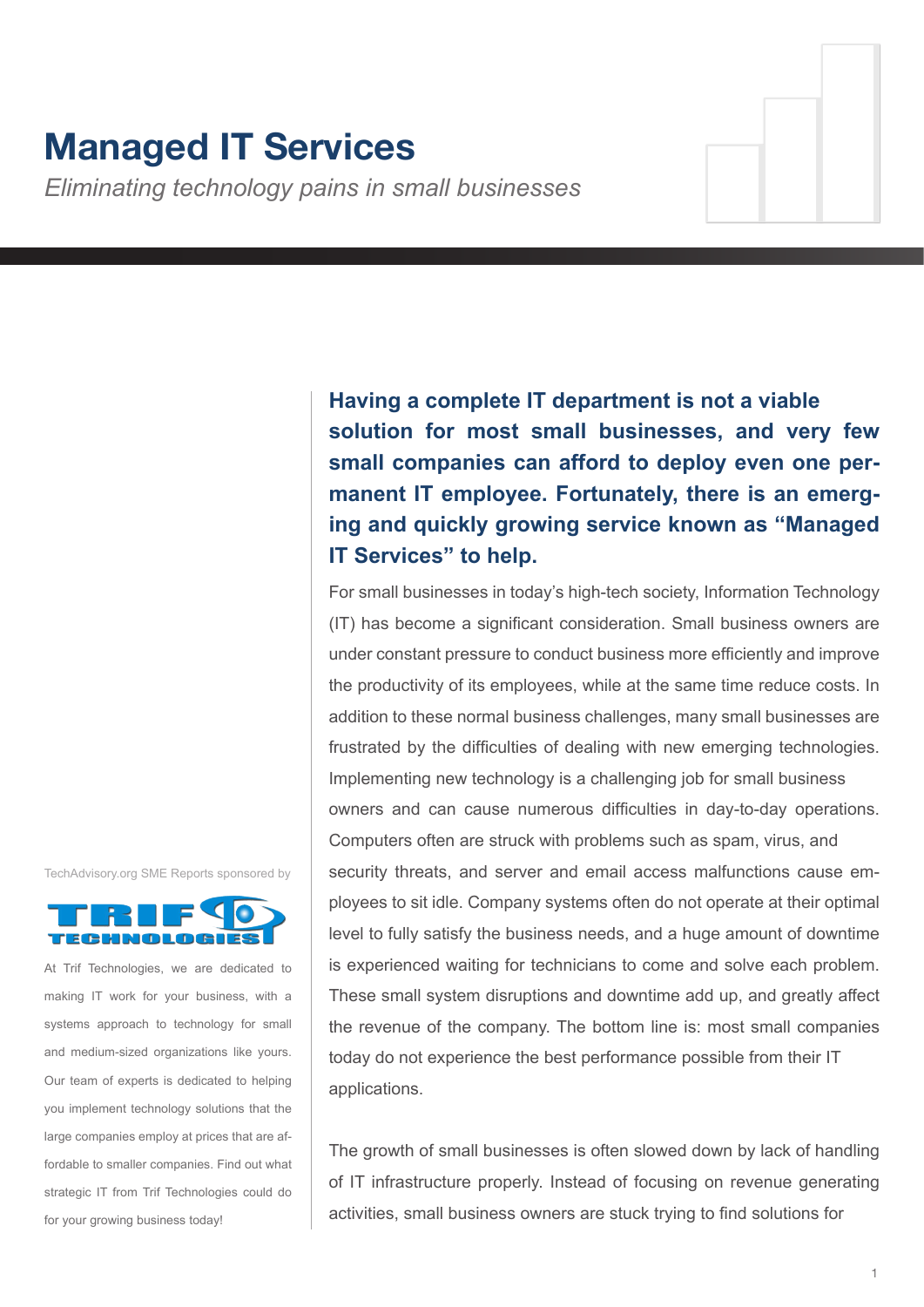"...Managed services provide affordable solutions to the complex technology problems of small businesses for a fixed monthly fee."

technology problems. As smaller companies are increasingly becoming more dependent on IT systems, it has become very crucial to find cost effective ways to manage technology. Growth-oriented companies need a well-organized IT infrastructure so that they can focus on the business instead of trying to solve IT failures. However, having a complete IT department is not a viable solution for most small businesses, and very few small companies can afford to deploy even one permanent IT employee. Fortunately, there is an emerging and quickly growing service known as "Managed IT Services" that is proving to be quite helpful in managing small business technology.

## **What are Managed IT Services?**

Managed IT services are provided by an outside firm or IT consulting company. These days, a growing number of IT vendors, resellers, and telecom carriers are providing managed services based on remote, proactive monitoring of company networks on an ongoing basis – with minimal involvement of the small business owners. Managed Service Providers (MSPs) employ consultants who specialize in small business networks, computer support, and security. Generally, managed IT services are delivered from a remote location via the Internet, but on-site proactive and emergency services are also provided when necessary. Services range from basic monitoring to fully managed services. Overall support for day-to-day operations and on-demand support for any other major need is also provided by these IT consulting groups. Managed services are usually provided on flat monthly fee or per device basis.

# **Types of services**

There is growing variety of services that are provided by IT consultants or Managed Service Providers. Broad categories include:

- Computer & Server Support
- Data Backup & Disaster Recovery
- **Network Security**
- Custom Software Solutions
- Remote Network Monitoring
- Technology Evaluation & Planning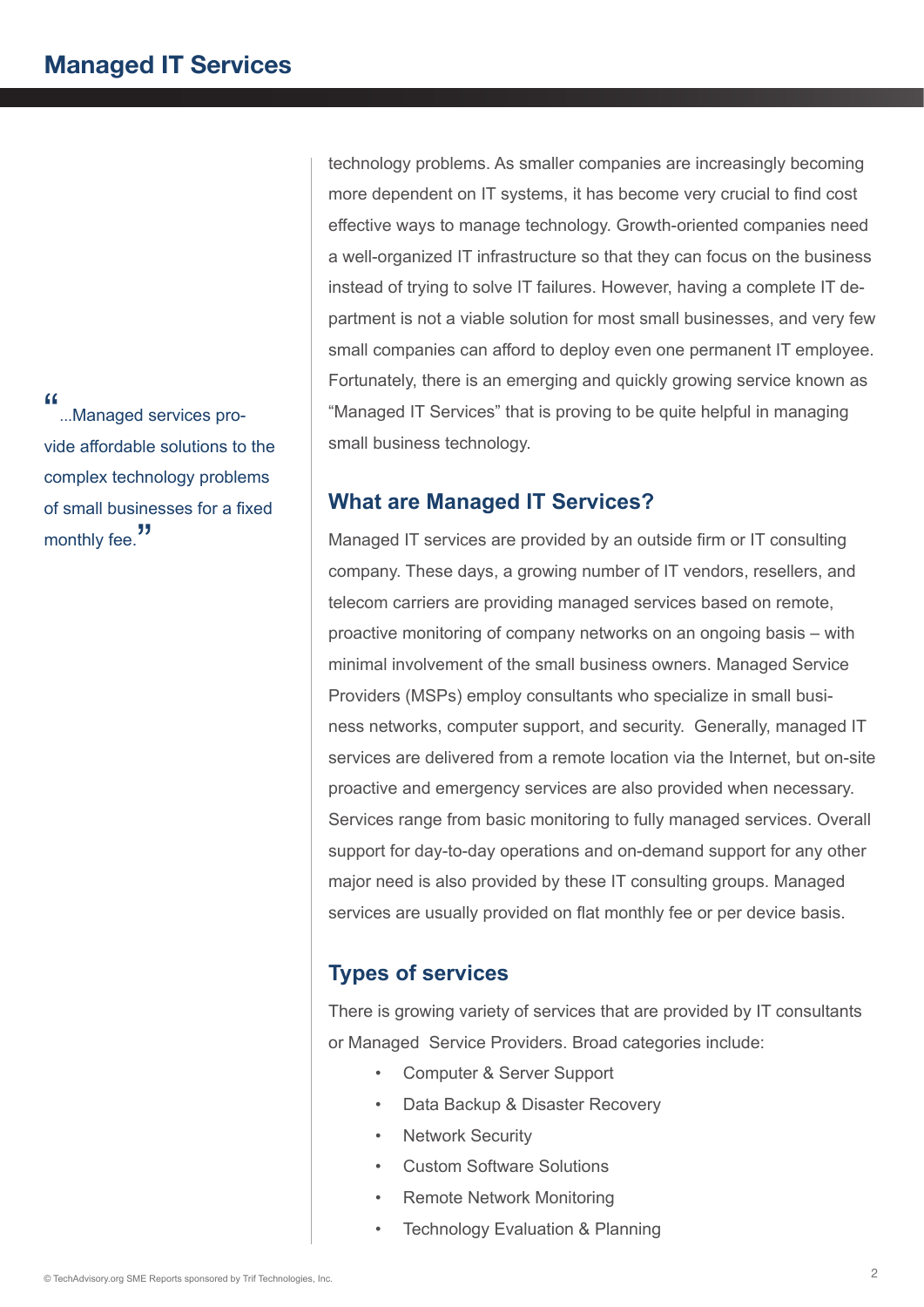#### **Computer & Server Support**

Regular maintenance and monitoring of company computers is essential to optimized desktop performance. IT consulting companies offer various solutions for ensuring that computers are functioning properly and are protected against all of the latest technology threats and disasters. Consultants also provide troubleshooting services and recommendations to prevent the same problem from happening again. Solutions also include server installation and administration.

#### **Remote Network Monitoring**

Remote monitoring of the critical components of a network such as servers and firewalls is also provided by managed service providers. Consultants troublehoot problems remotely to minimize network downtime. With automatic alerting systems, issues are resolved before they can significantly impact network performance.

#### **Data Backup & Disaster Recovery**

Backing up data is essential and should not be ignored, yet many small businesses do not perform backups. In a remote backup facility, a backup of files is made regularly over the Internet, and files are stored in a secure, off-site data storage facility, requiring no tape or hardware. Remote Backup and Online Backup Serices help small businesses avert data loss in case of any disaster.

#### **Network Security**

Small businesses need computer and network security even more than large businesses. This is because small businesses are often the primary target of hackers who can more easily attack the smaller networks. IT consulting compaies provide tools and practices such as spam management and firewall management to help protect the small businesses from hackers, viruses, and spam.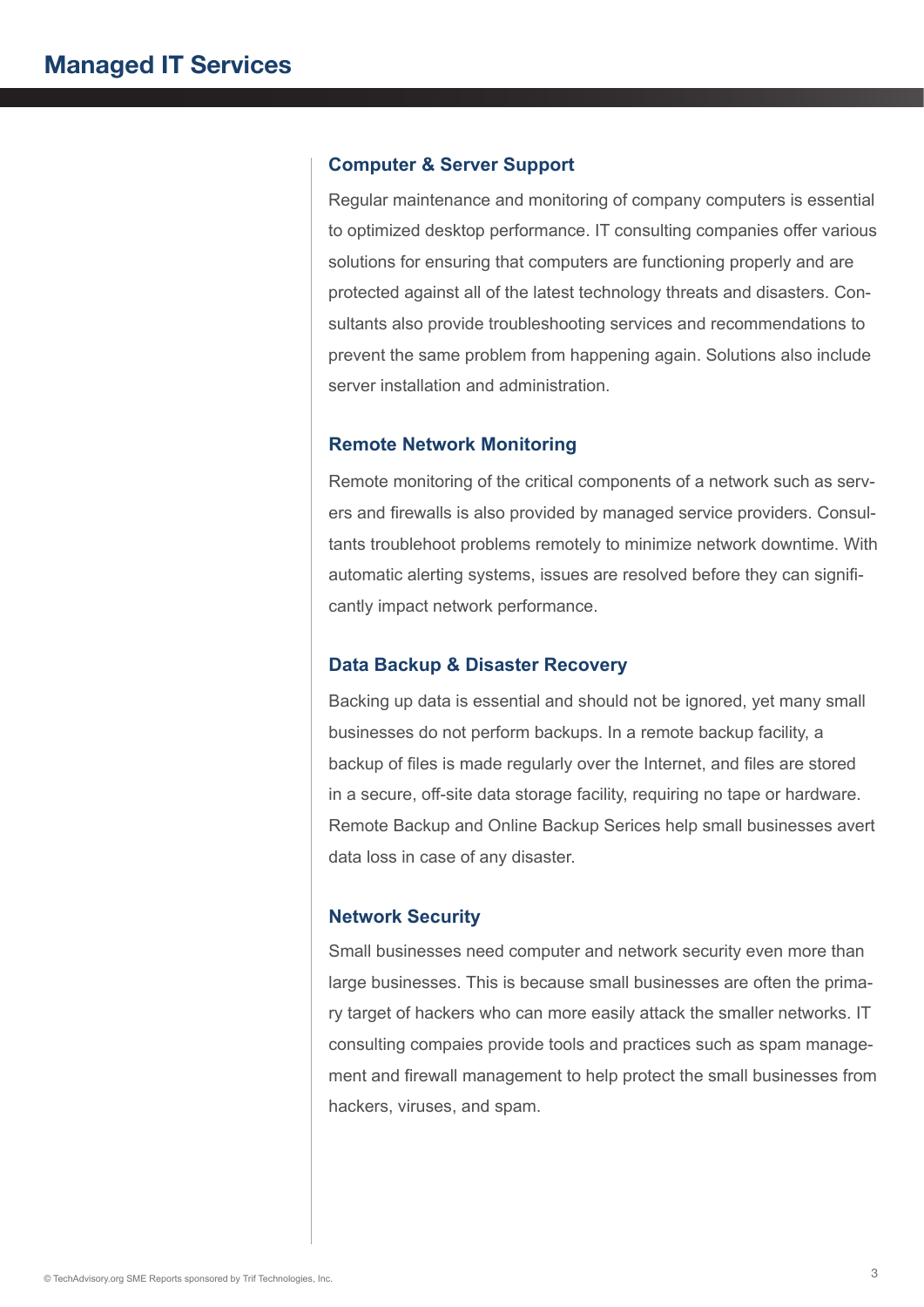#### **Custom Software Solutions**

IT consultants recommend and provide custom designed software solutions according to the unique needs of each small business. Depending on the project needs and requirements, IT consultants help small businesses determine the technology best suited to their business needs.

#### **Technology Evaluation & Planning**

Most small business owners employ an "ad-hoc" approach to dealing with technology, with no long term plan for future technology needs. IT consulting companies provide a comprehensive computer and network assessment, and evaluate the current IT setup to suggest possible changes to maximize technology effectiveness for the small business.

# **Break/Fix model vs. Managed Services: Key Benefits of Managed Services**

Most small companies use the "break/fix model" of technology management: when technology fails, a consultant is called in to fix the problem and the company pays a fee for the service. This method results in repeated downtime and lost productivity. The problem with this model is that consultants are not motivated to keep the client's network and systems running efficiently because the consultant makes more money when the technology breaks down.

Small business owners should consider the managed IT services solution for several reasons. Managed services provide affordable solutions to the complex technology problems of small businesses for a fixed monthly fee. Technology experts are fully focused on keeping the systems of the company up and running because repeated technology failures means higher costs to them. Therefore, the managed services model is beneficial to both the client and the technology expert because small businesses have the advantage of lower rates and better services while technology experts get the fixed monthly fee from multiple customers.

"...Managed IT Services help small business owners by simplifying IT operations and improving the reliability of networks. Instead of spending time worrying about technology, small business owners can stay focused on growing their businesses.<sup>"</sup>